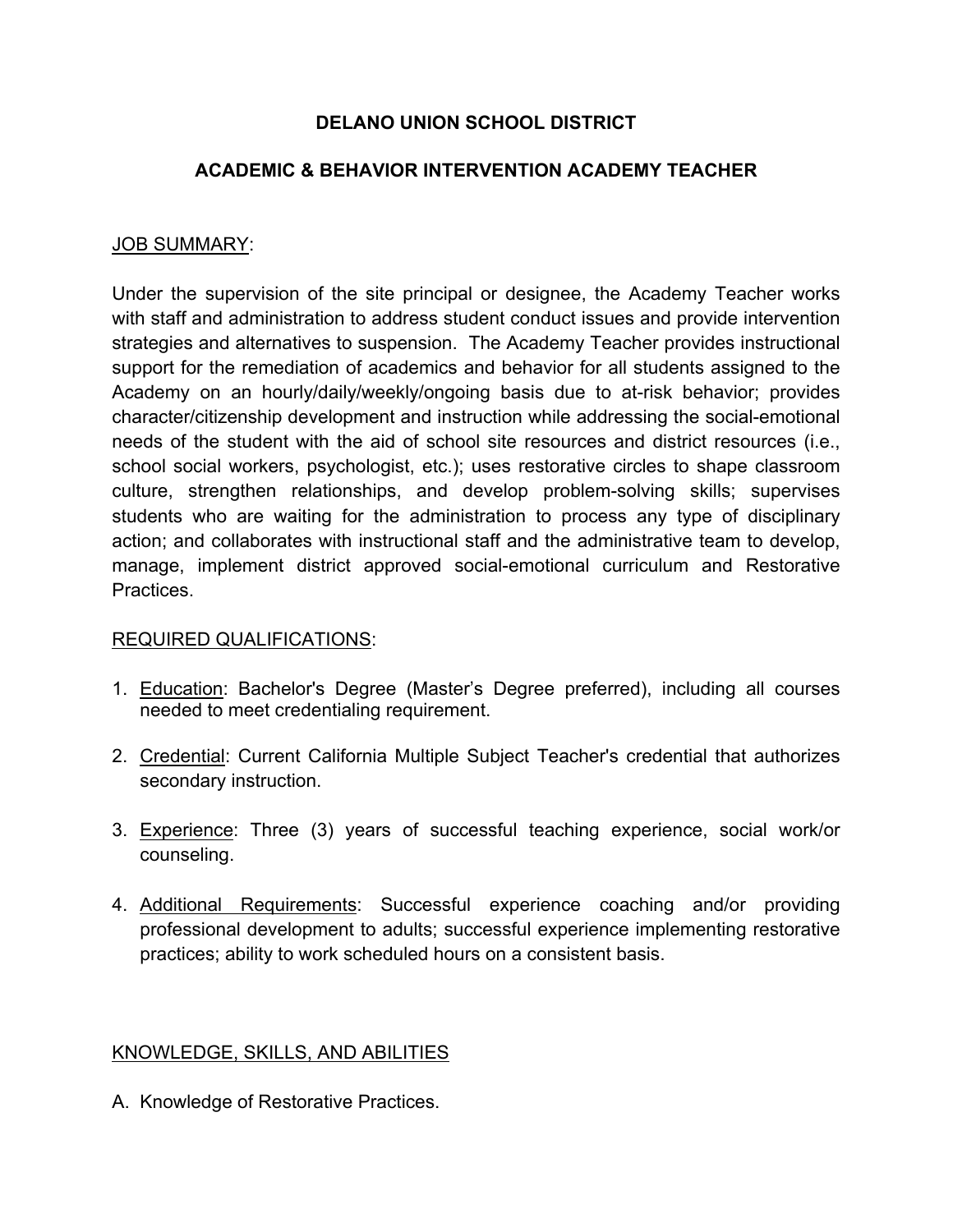- B. District conduct guidelines with specific knowledge of special education and districts right and responsibilities resource.
- C. Adult learning methodology.
- D. Current trends and practices in education.
- E. Instructional theory and application.
- F. Techniques to motivate student learning via inquiry, discussion, and application of knowledge.
- G. Organizing the physical and human elements in the educational setting.
- H. Standards-based instruction and familiarity with California ELD strategies.
- I. Demonstrate critical thinking and problem solving skills.
- J. Demonstrate highly effective classroom management skills.
- K. Demonstrate cultural competency and commitment to equity and closing opportunity gaps.
- L. Demonstrate adaptability to the communication and work styles of others.
- M. Communicate effectively verbally and in writing.
- N. Maintain effective working relationships with other people.
- O. Organize and set priorities.
- P. Work independently with minimal supervision.
- Q. Exercise good judgment and maintain confidentiality.
- R. Adapt instructional materials and strategies to accommodate the wide range of skills which exist in a classroom.
- S. Use technology to enhance instruction.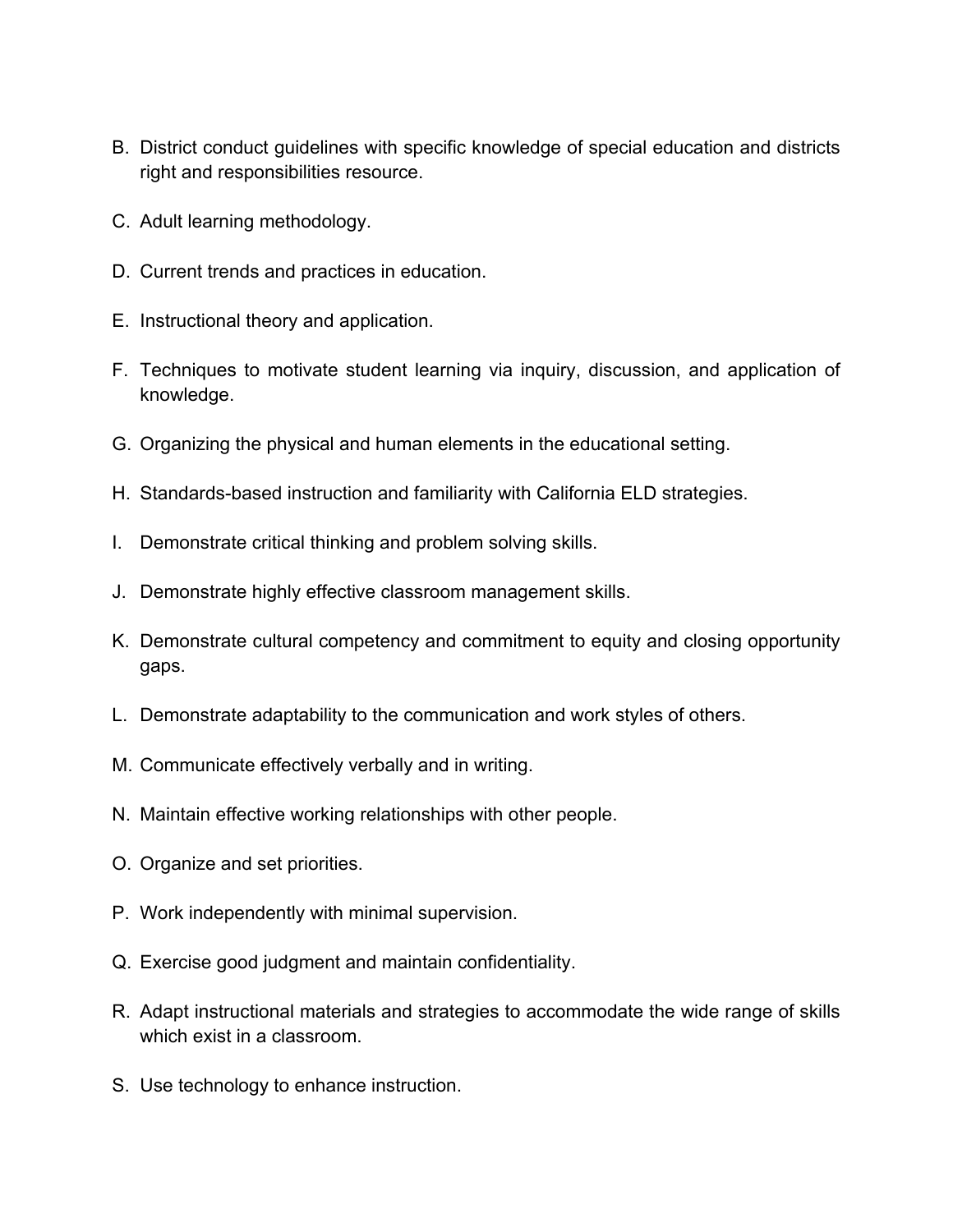- T. Be fair and consistent with all students.
- U. Meet responsibilities in a punctual and reliable manner.
- V. Comply with school board policies and follow administrative procedures.
- W. Organize and perform job responsibilities efficiently and independently without close supervision and able to pay strict attention to detail.
- X. Practice effective safety and security within individual work routines.
- Y. Work collaboratively with District staff and promote teamwork with co-workers.
- Z. Practice ethical and professional standards of conduct including the requirements of confidentiality.
- AA. Relate effectively with parents, staff, students and the public in a multicultural and multiracial community.

### ESSENTIAL FUNCTIONS OF THIS POSITION:

- A. Build a strong school culture of achievement and respect based on principles of Restorative Practices by collaborating with instructional staff and facilitating circles and mediations.
- B. Develop, manage and run an in-school restoration room used for a variety of purposes; de-escalate students; conduct restorative circles; and support and tutor inschool suspended students.
- C. Collaborate with the administrative team to assess and further develop implementation of Restorative Practices by monitoring needs, tracking relevant data, observing Restorative Practices implementation in the classroom and provide coaching feedback to teachers.
- D. Understand the importance of school and classroom culture in the development of positive school climate.
- E. Understand and have knowledge of Restorative Practices that support social emotional learning.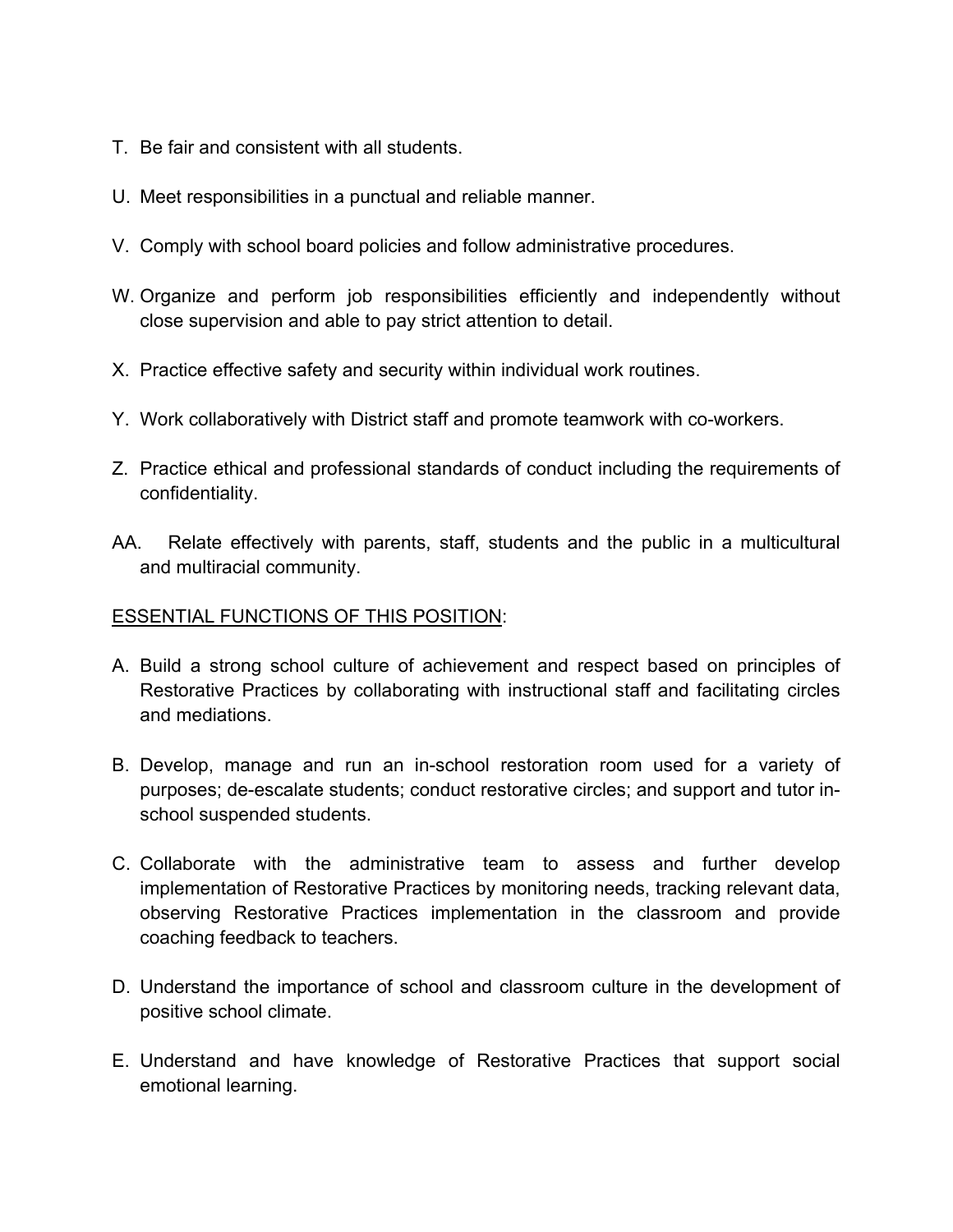- F. Seek continued professional development starting with Restorative Practices and RRR Training (Right Response).
- G. Tutor students assigned to ABI Academy from a wide range of content areas and insure academic needs are met.
- H. Organize the ABI Academy classroom setting to contribute to the learning process.
- I. Perform classroom teaching by demonstrating the ability to integrate a variety of instructional strategies within varied curriculum content.
- J. Demonstrate techniques to motivate student learning via inquiry, discussion, and application of knowledge.
- K. Establish clear parameters for student behavior in the ABI Academy classroom.
- L. Encourage students to develop courtesy, self-control, respect, and responsibility.
- M. Develop rapport with students and individuals in a professional manner.
- N. Employ successful de-escalation techniques.
- O. Demonstrate the ability to conduct/manage restorative circles with students and staff.
- P. Build trust and credibility with staff and parents.
- Q. Collaborate and work cooperatively with building classroom teachers on issues supporting classroom restorative practices responses.
- R. Discern when to enlist the assistance of counselors, administration, and other support personnel for academic, emotional, and behavioral assistance.
- S. Relate effectively, respectfully and proactively with students and parents in a highly diverse community.
- T. Collect and analyze relevant data.
- U. Provide campus supervision support as needed.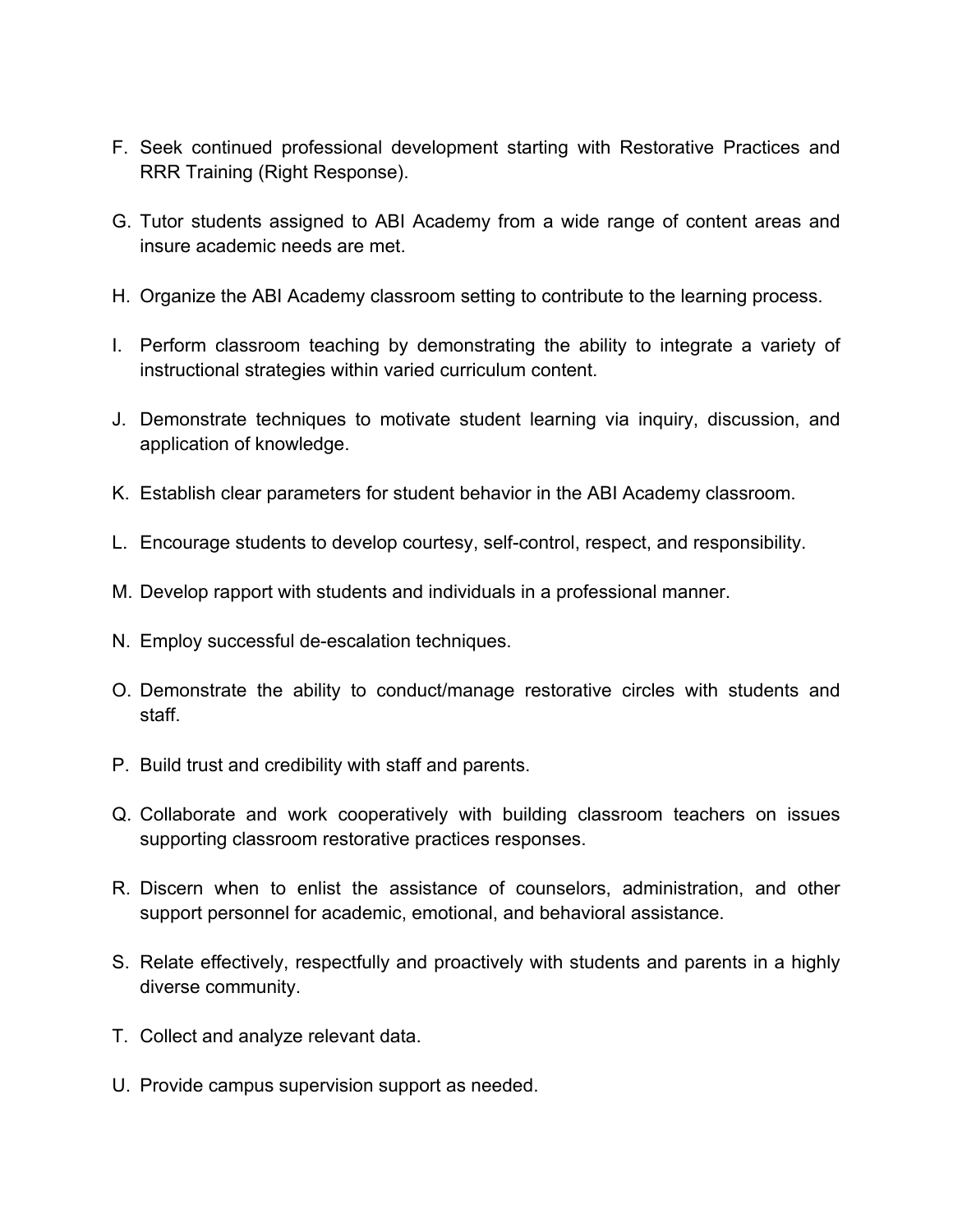### V. Perform other duties as assigned.

# ESSENTIAL PHYSICAL FUNCTIONS OF THE POSITION

Incorporated within one or more of the previously mentioned essential functions of this job description are the following essential physical requirements. Place the applicable number from the chart below that best indicates what percentage of time is spent on each of the following essential physical requirements. The categories refer to the overall requirements on an annual basis:

- 1. Seldom = Less than  $25\%$  3. Often =  $51.75$
- 2. Occasional =  $25 50\%$  4. Very Frequent =  $76\%$  & above
- \_3 a. Ability to work at a desk, conference table or in meetings of various configurations.
- 3 b. Ability to stand and circulate for extended periods of time.
- 3 c. Ability to see for purposes of reading laws and codes, rules and policies and other printed matter and observing students.
- $\overline{3}$  d. Ability to hear and understand speech at normal levels.
- 3 e. Ability to communicate so others will be able to clearly understand a normal conversation.
- 2 f. Ability to bend and twist, stoop and kneel, crawl, push, pull.
- $2$  g. Ability to lift 10 lbs.
- 2 h. Ability to carry 15 lbs.
- 2 i. Ability to reach in all directions.

#### OTHER RELATED FUNCTIONS OF THIS POSITION:

1. Gives, understands, and carries out oral and written directions; works effectively in challenging situations and in changing conditions.